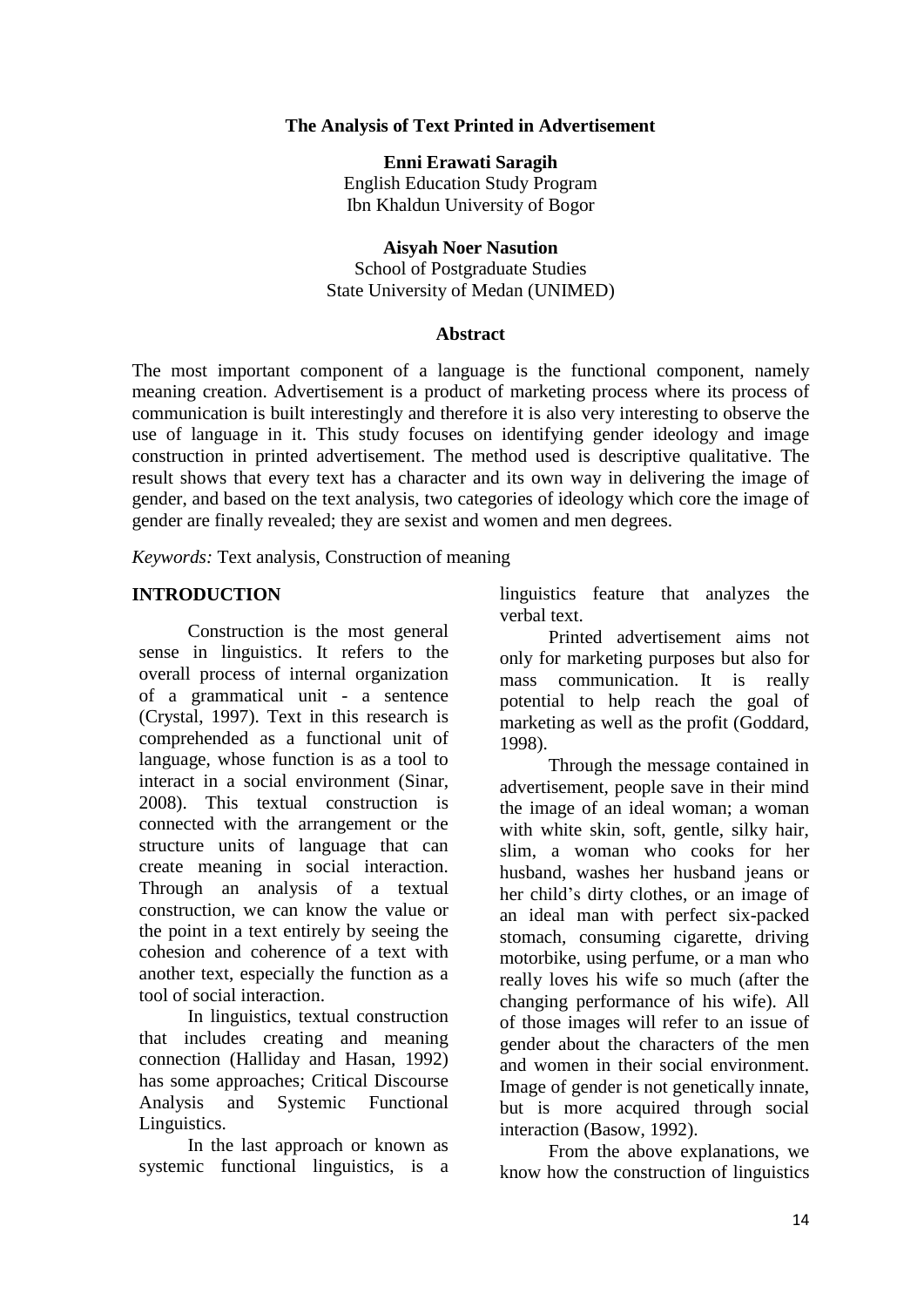features conveys meaning about gender and builds the gender constructing in society. Therefore, this research is aimed to identify how the linguistics features constructs gender image on printed advertisement.

### **THEORETICAL FRAMEWORK Systemic Functional Linguistics**

Systemic functional linguistics is one kind of linguistics discipline which introduces a theory called "systemic theory". Sinar (2008) indicates that "systemic theory views language as a part of social phenomenon. Things related to systemic theory of language are function, system, meaning, social semiotic, and context.

Language as function relates to the use of language for social interaction. The language is organized well to make interactions successful; that is how ideas in the language form can be comprehended by other people in a social environment (Sinar, 2008, p.19).

The function of language is to create meaning, so that the most important component from a language is the functional components in creating meaning. There are three basic components in creating meaning; ideational, interpersonal, and textual component. Ideational component relates to how the language users comprehend the social environment. Interpersonal component connects with how language is used in social interaction. While, textual component deals with language interpretation in its function as a message (Sinar, 2008).As a system, language--with others social system--works together in creating meaning (Halliday & Hasan, 1992). System of meaning within a language or semantic is not only comprehended literally, but also entirely as a system of a language itself. Semantic system is realized through the words and grammatical structure in a process of arranging ideas in human mind. In this process, words and grammatical elements integrate naturally with the referred meaning and then produce utterances and text (Sinar, 2008).

Language as a social semiotic is language as a meaning system (Halliday and Hasan, 1992). Social semiotic views signs in an expand definition. It is as a sign system that has a relationship with a meaning in a culture. Consequently, language in social semiotic acquires meaning through social interaction; is connected with social context, and also for the sake of social objective (Halliday and Hasan, 1992).

# **Description of Gender**

The term of gender is something which is far from biological term about men and women. Gender is not equivalent with sex, but it is rather a character acquired based on sex. This has become the reason why sex is closely related to someone's behavior associated with gender. Men and women are terms related to sex while masculine and feminine are the ones related to gender (Goddard, 2000).

The earliest researches about sex differences provide a strong basis for a faith in a social act which is natural for men and women. These social acts are called "gender" (Basow, 1992). Goddad and Patterson (2000, p. 38) illustrate gender as "it is 'only natural' that Jane should like babies and Jim should like football. Jane is 'naturally' better than Jim at ironing, Jim is 'naturally' better than Jane at building cupboards. And 'it's only natural' that they should together, of course".

Gender issues are affected by social interaction in society; therefore such issues develop differently in a certain society and are affected by times (Young and Fitzgerald, 2006). The gender issues become important especially for feminism. It is because of the power which dominates one sexual background to another, for instance: men dominate women (Mills, 1997).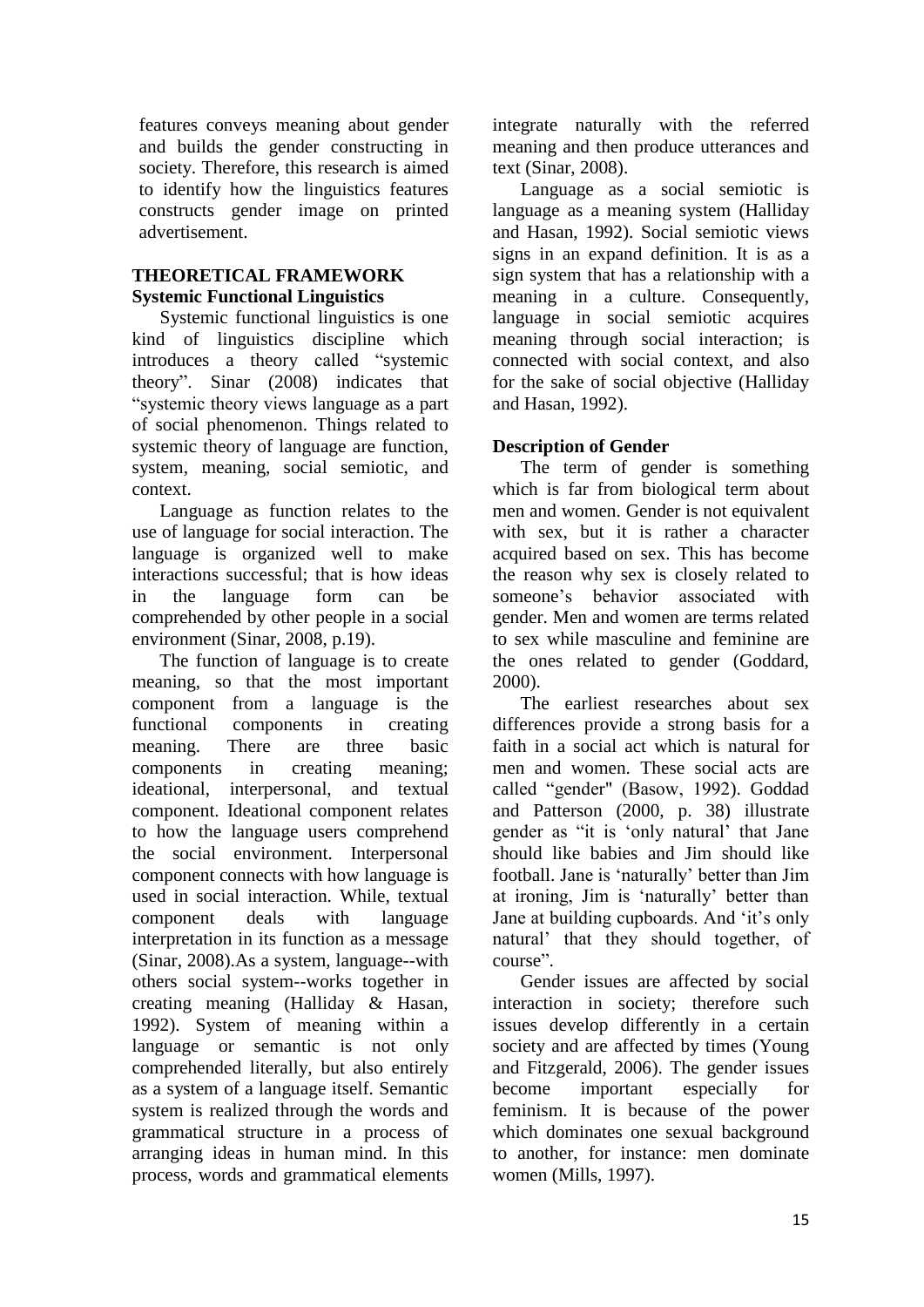Cited in Sarwono (2002), Maccoby and Jacklin (1974) find some thought about sex characteristics which are not appropriate with facts: (1) women are more social than men, in facts based on research, men possess equal interest just like women in social situation; **(**2) women are more easily affected, while there is fact that women can be easily affected; (3) men are more highly analytical than women, while the facts indicate that men and women have equal logical intelligent, although men are proven to have more spatial intelligence. It is concluded that gender cannot be affected by biologic factor, but rather by the result of social construction. In other words, gender is not innate, but resulted from socialization. Socialization grows from social agents, such as family, play groups, school, and mass media (Basow, 1992).

Mass media as one of the agent constructions in social gender use language as its construction tool. Mass media text has its own structure in constructing gender. An analysis to a media content shows two basic ideologies which explain, describe, and accept certain behaviors based on gender; the first is sexist that views men's degree is higher than women's; and the second is non-sexist that views men and women are equal in social environment.

# **Description of Advertisement**

Advertisement is a product of marketing process where its process of communication is built interestingly. The way to do it is through combining some cultural message where the advertisement is produced. This message will then have functions as: (1) a tool to construct the cultural value; (2) a reflection of powerful group value which produce it; and (3) a reflection of a culture (Goddard, 1998).

One sample media used in advertisement to advertise products is printed text. Text structure in a printed text consists of verbal text, visual text, and the combination of both.

### **RESEARCH METHODOLOGY Method**

This is a descriptive qualitative research aimed at identifying gender ideology and image construction in printed advertisement. The object of this research was printed advertisement texts published in international circulation by Men's Health Indonesia, Vol II No. 3, March edition, 2009; and Female Indonesia, July edition, 2009.

# **Instrument**

The instrument of this research was printed advertisement texts published in international circulation by Men's Health Indonesia, Vol II No. 3, March edition, 2009; and Female Indonesia, July edition, 2009. The printed texts were:

Data 1: Female Magazine: female: Indonesia's Announcementing fashion & beauty magazine

Data 2: Text printed Female Magazine: 55+ FASHION ESSENTIALS FOR THIS SEASON: Holiday Wardrobe, Leather Goods, One Shoulder, Empowerment Dress, and more!

Data 3: Text printed Men's Health Magazine: Men's Health, ACTIVE MODERN MEN

# **Data Analysis**

What was analyzed in this present research was mainly the verbal text printed and meanings in the text. These were done by analyzing the meta-function component of the text and the ideology of the text.

# **FINDINGS AND DISCUSSIONS**

# **Findings**

To describe the data in this research, the writer firstly started with classifying the text based on the structure of printed text proposed by Yuen (2004) and labeling its meta-function components. After that, the text was analyzed based on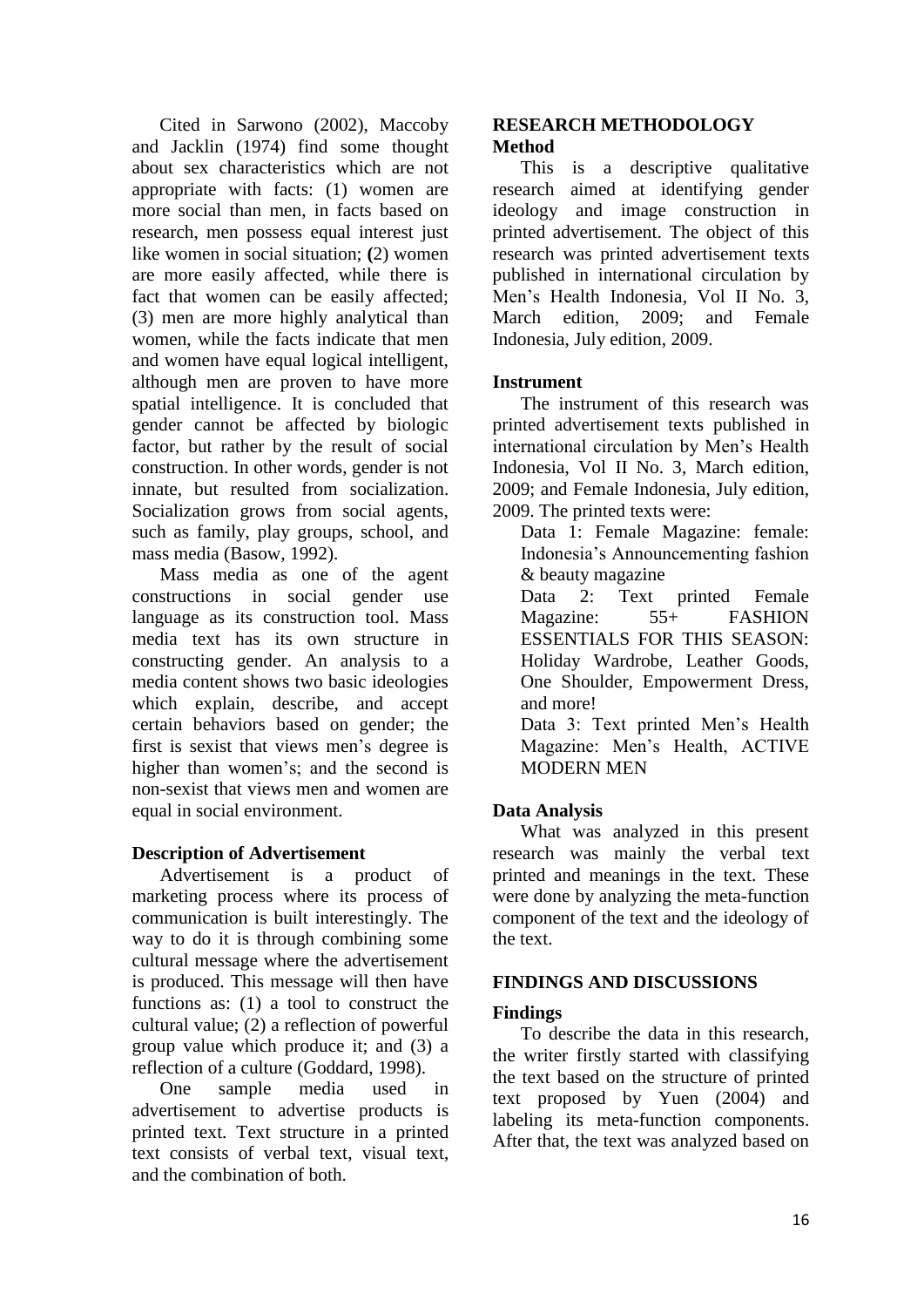the label. The followings are the data description and data analysis findings:

Data 1: printed text from Female Magazine:

*Female: Indonesia's Announcementing fashion & beauty magazine (1)*

| female  | (i <sub>S</sub> )                | Indonesia's Announcementing |
|---------|----------------------------------|-----------------------------|
|         |                                  | fashion & beauty magazine   |
| Carrier | Process: Relational: Attributive | Attribute                   |
|         | Mood                             | Residue                     |
| Theme   | Rheme                            |                             |

Data 2: printed text from Female Magazine:

*55+ FASHION ESSENTIALS FOR THIS SEASON: Holiday Wardrobe, Leather Goods, One Shoulder, Empowerment Dress, and more! (2)*

| $55+$   | <b>FASHION ESSENTIALS FOR THIS   Holiday</b> | Wardrobe,                |
|---------|----------------------------------------------|--------------------------|
|         | <b>SEASON</b>                                | Leather<br>One<br>Goods, |
|         |                                              | Shoulder, Empowerment    |
|         |                                              | Dress, and more!         |
| Carrier | Attribute                                    | Circumstance: Matter     |
| Mood    | Residue                                      |                          |
| Theme   | Rheme                                        |                          |

#### Data 3: printed text from Men's Health Magazine:

| Men's Health, ACTIVE MODERN MEN (3) |                      |                          |  |  |
|-------------------------------------|----------------------|--------------------------|--|--|
| Men's Health                        | $($ is)              | <b>ACTIVE MODERN MEN</b> |  |  |
| Carrier                             | Process: Relational: | Attribute                |  |  |
|                                     | Attributive          |                          |  |  |
|                                     | Mood                 | Residue                  |  |  |
| Theme                               | <b>Rheme</b>         |                          |  |  |

After classifying the text based on the type, these three texts qualified the basic structure of printed text as proposed by Yuen (2004). The followings were the printed text image construction of gender and ideology:

- a) Based on the analysis of the metafunction component from the verbal text, there was no construction which led to the common form to deliver the image of gender. This shows that every text has character and its own way in delivering the image of gender. The analysis of meta-function is delivered by ideational and textual meta-function.
- b) Based on the text analysis, an ideology which cored the image of gender in a text printed was revealed. This ideology was classified into two categories; sexist, and the ideology based on women and men degrees. In the Female and Men's Health Magazine found the sexist ideology.

#### **CONCLUSIONS**

The conclusions of this research are:

1. Based on the analysis on the metafunction component of the verbal text, there were no constructions which lead to the common form to